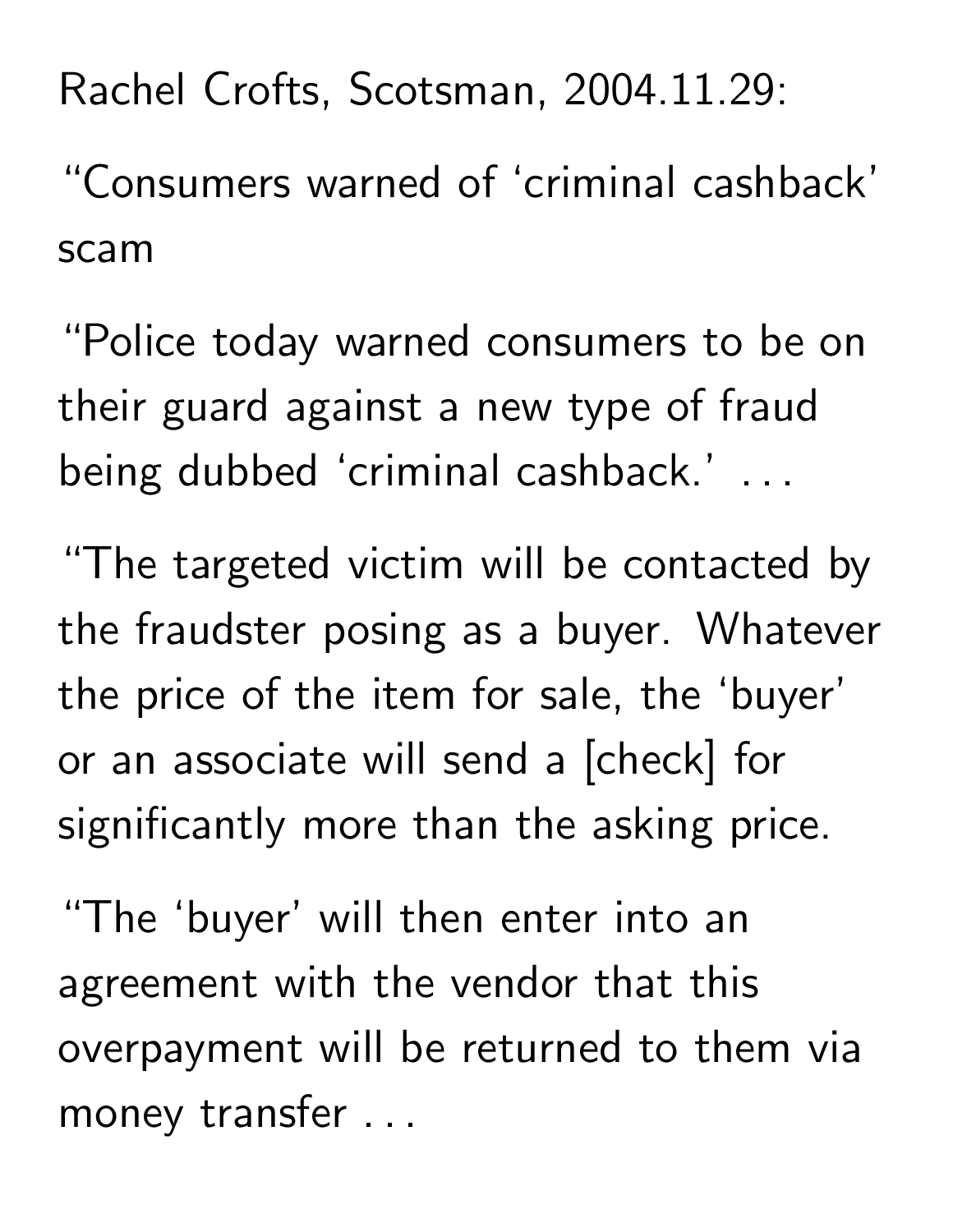"If the [check] is fraudulent or stolen its value will be taken back out of the account to which it was paid when this fact is discovered. This can be up to weeks later."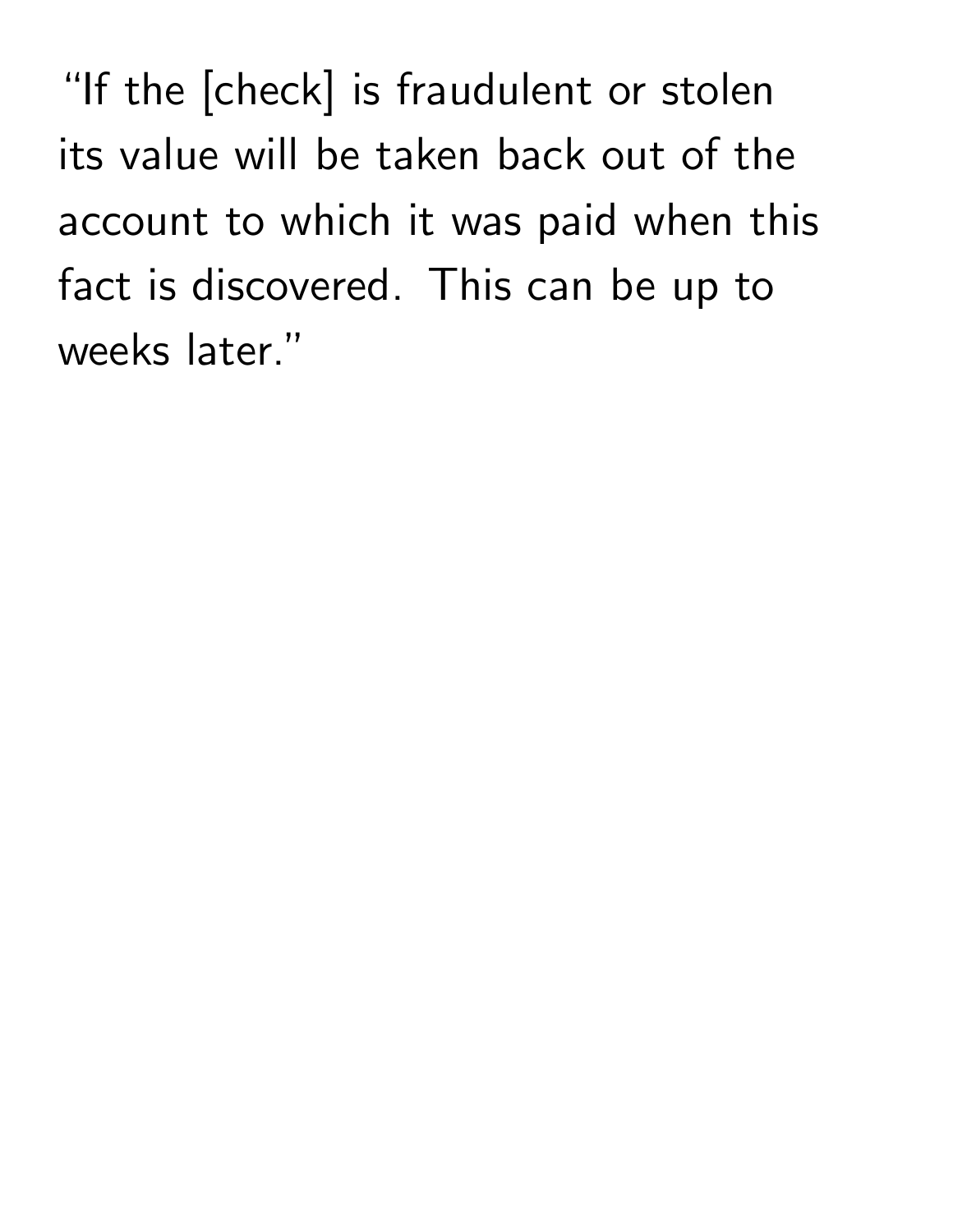## The /tmp-cleaning problem

Widespread bug for many years:  $rm -f \ \backslash$ 'find /tmp -mtime +7 -print' Alternate version, same bug: find /tmp  $-mtime +7$  -print \ | xargs rm -f

root runs this every day. Idea: Remove old files in /tmp.

Impact: Any local user can delete any file on the system.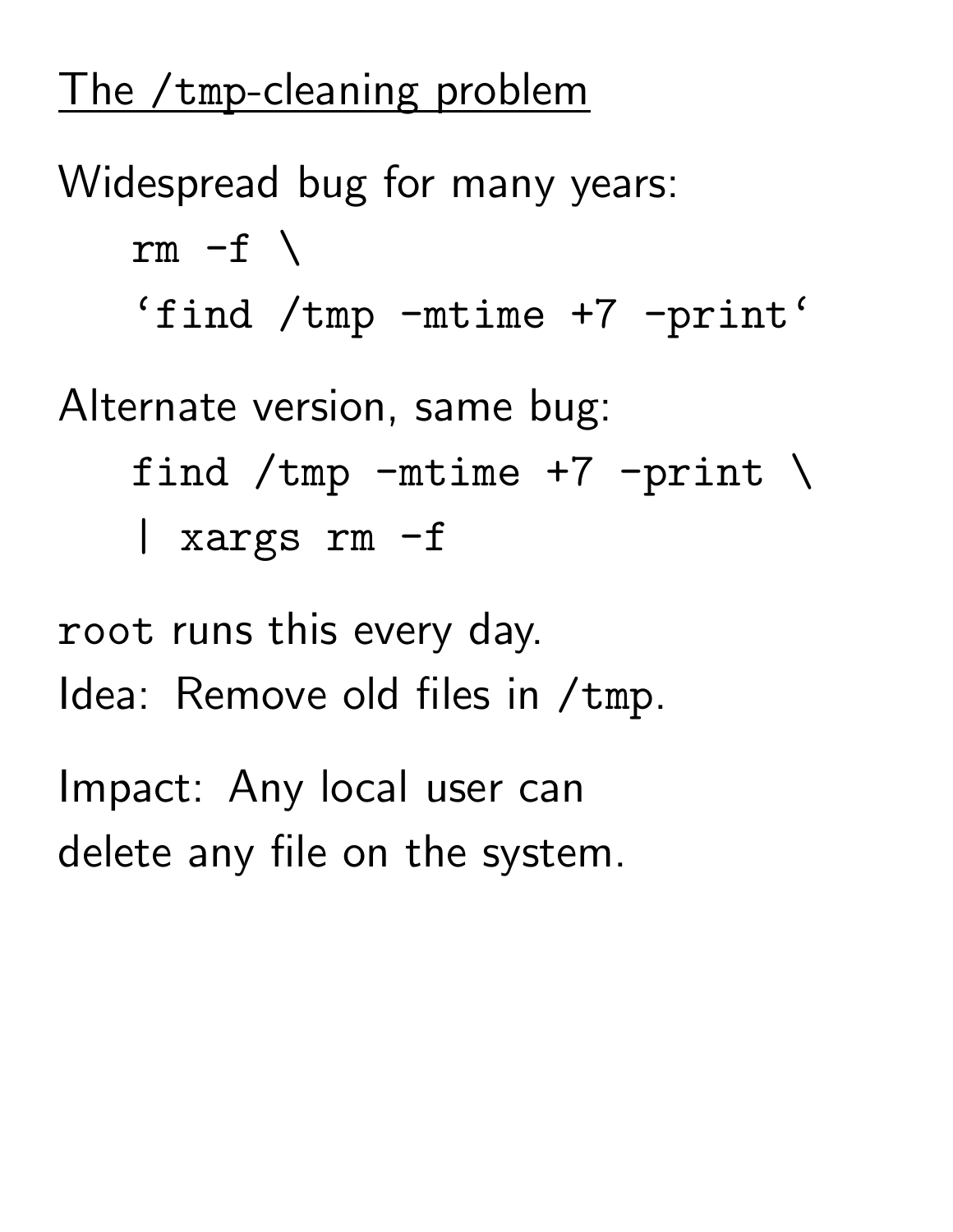find /tmp -mtime +7 -print looks through files in /tmp, in subdirectories of /tmp, in subsubdirectories, etc., for files not modified in the past 7 days. It prints

name of first file, newline,

etc.

name of second file, newline,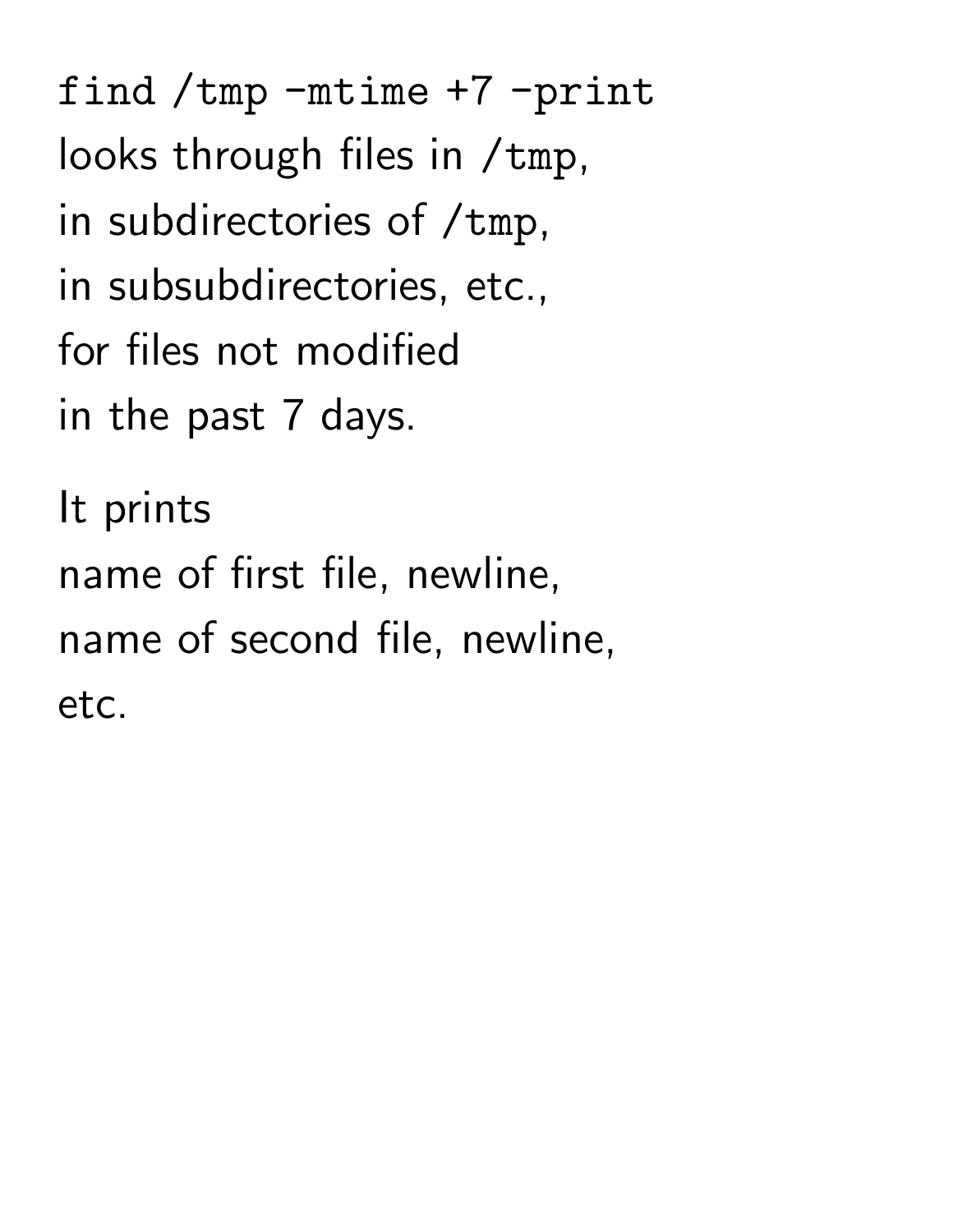rm -f '...' takes output of ...; splits it into strings separated by space, tab, newline; and runs rm -f with those strings as arguments. e.g. If /tmp has old files /tmp/foo and /tmp/bar: find /tmp ... prints "/tmp/foo\n/tmp/bar\n". The shell runs "rm","-f","/tmp/foo","/tmp/bar". rm removes /tmp/foo and then /tmp/bar.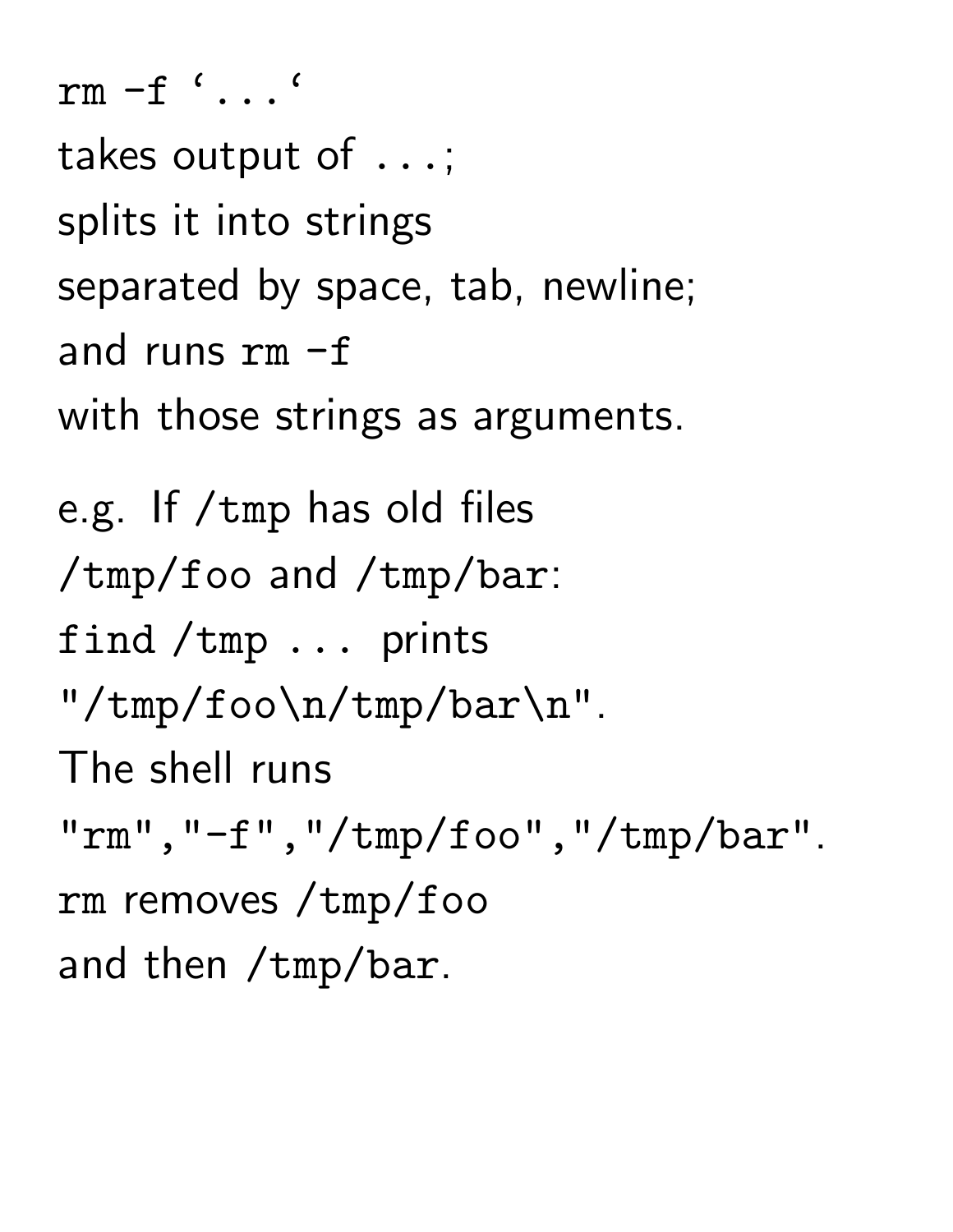Minor bug: There may be too many files to fit on rm command line; execve limits the length of a command line.

Fix: Change rm -f '...' to ... | xargs rm -f. xargs runs rm -f several times if necessary, breaking command line into several pieces that fit below length limit.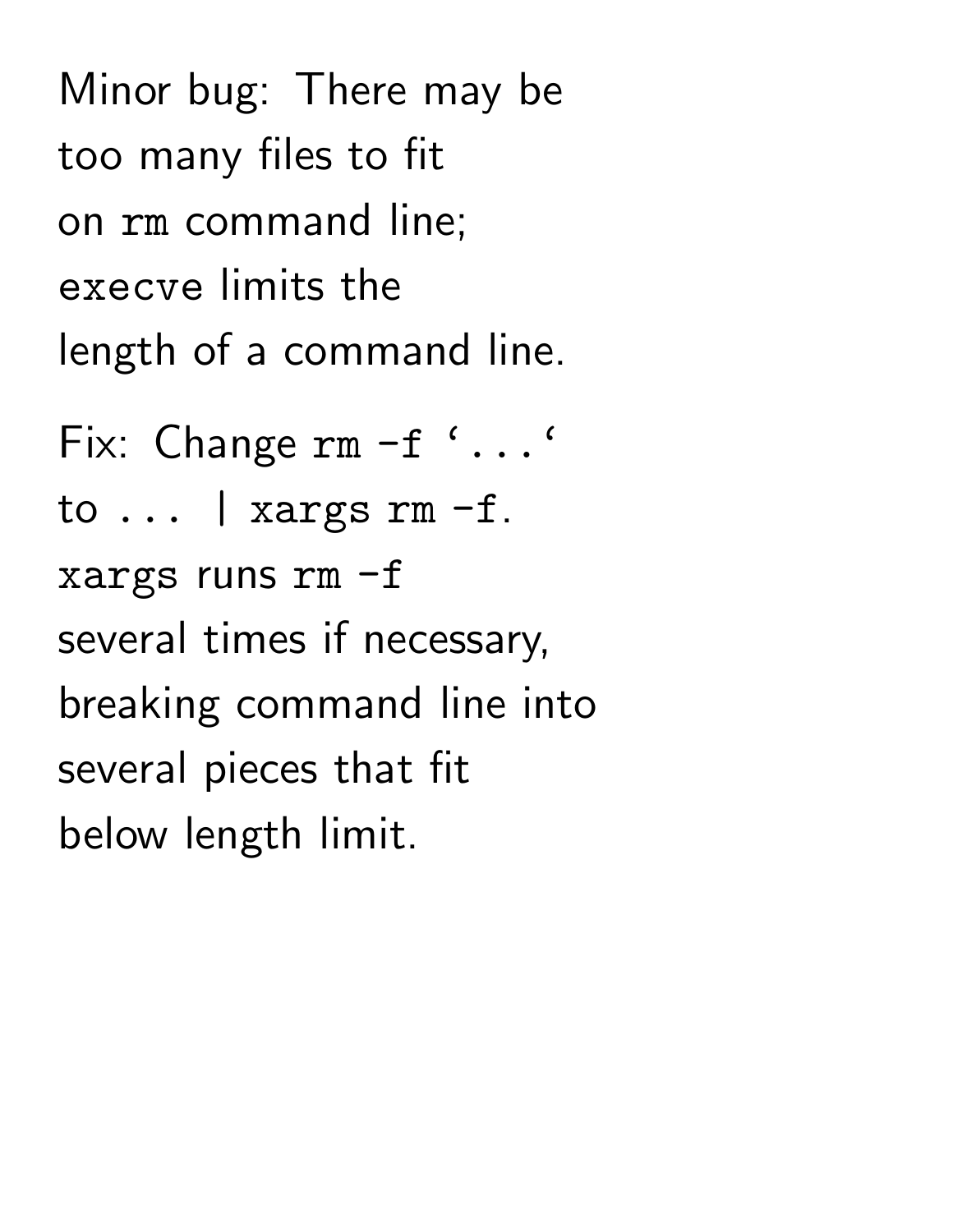Major bug: The transformation from string to list of names doesn't undo the transformation from list of names to string.

Attacker creates directory "/tmp/x "; directory "/tmp/x /etc"; file "/tmp/x /etc/passwd".

find prints "/tmp/x /etc/passwd\n". Shell (or xargs) runs "rm", "-f", "/tmp/x", "/etc/passwd". rm removes /etc/passwd.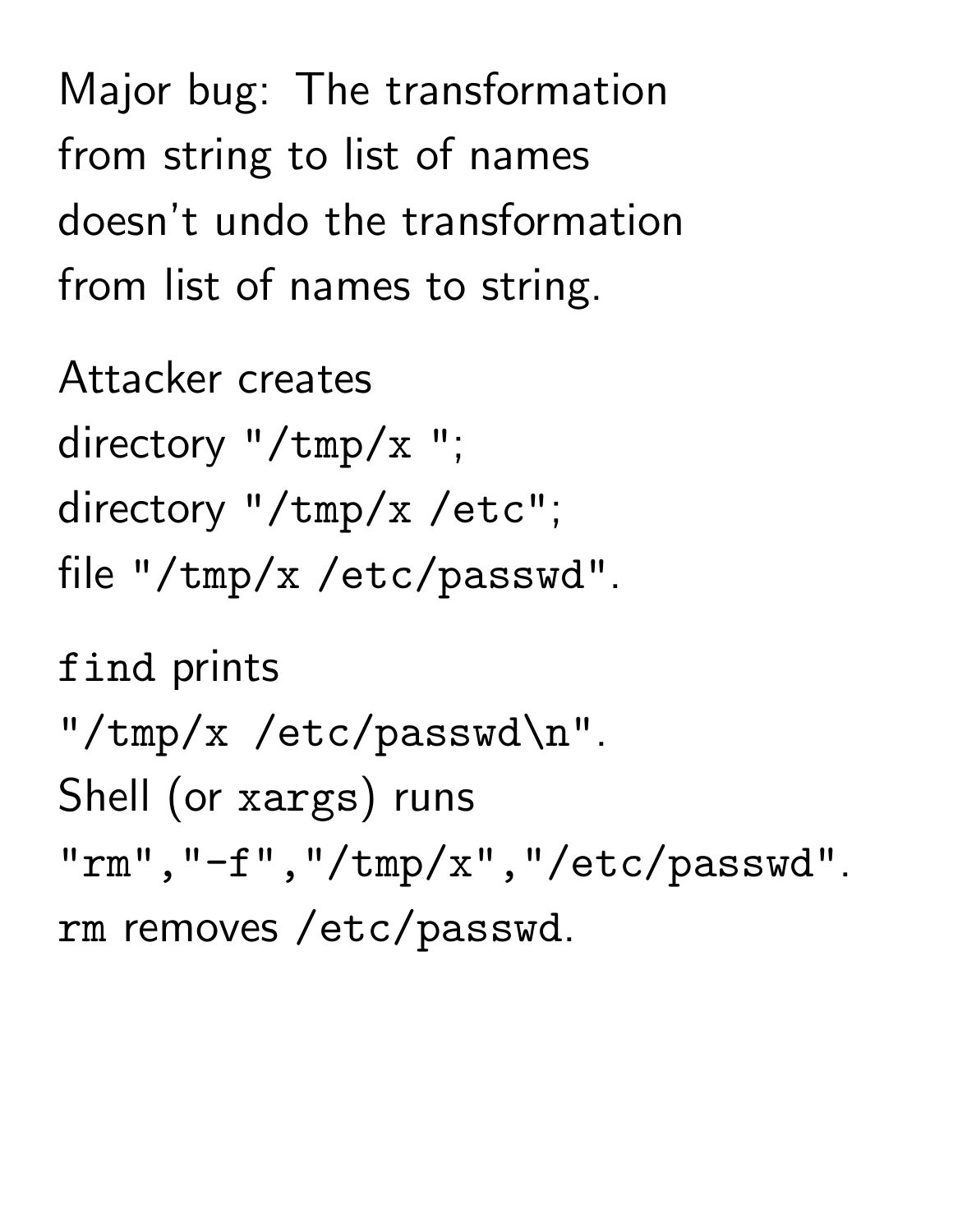Fix 1:

find /tmp  $-mtime +7$  -print $0 \setminus$ 

| xargs  $-0$  rm  $-f$ 

find ... -print0 uses byte 0 to separate filenames:

"/tmp/x /etc/passwd\0/tmp/bar\0".

xargs -0 understands perfectly, looking for byte 0 as the only separator.

Filenames cannot contain byte 0, so no possibility of error.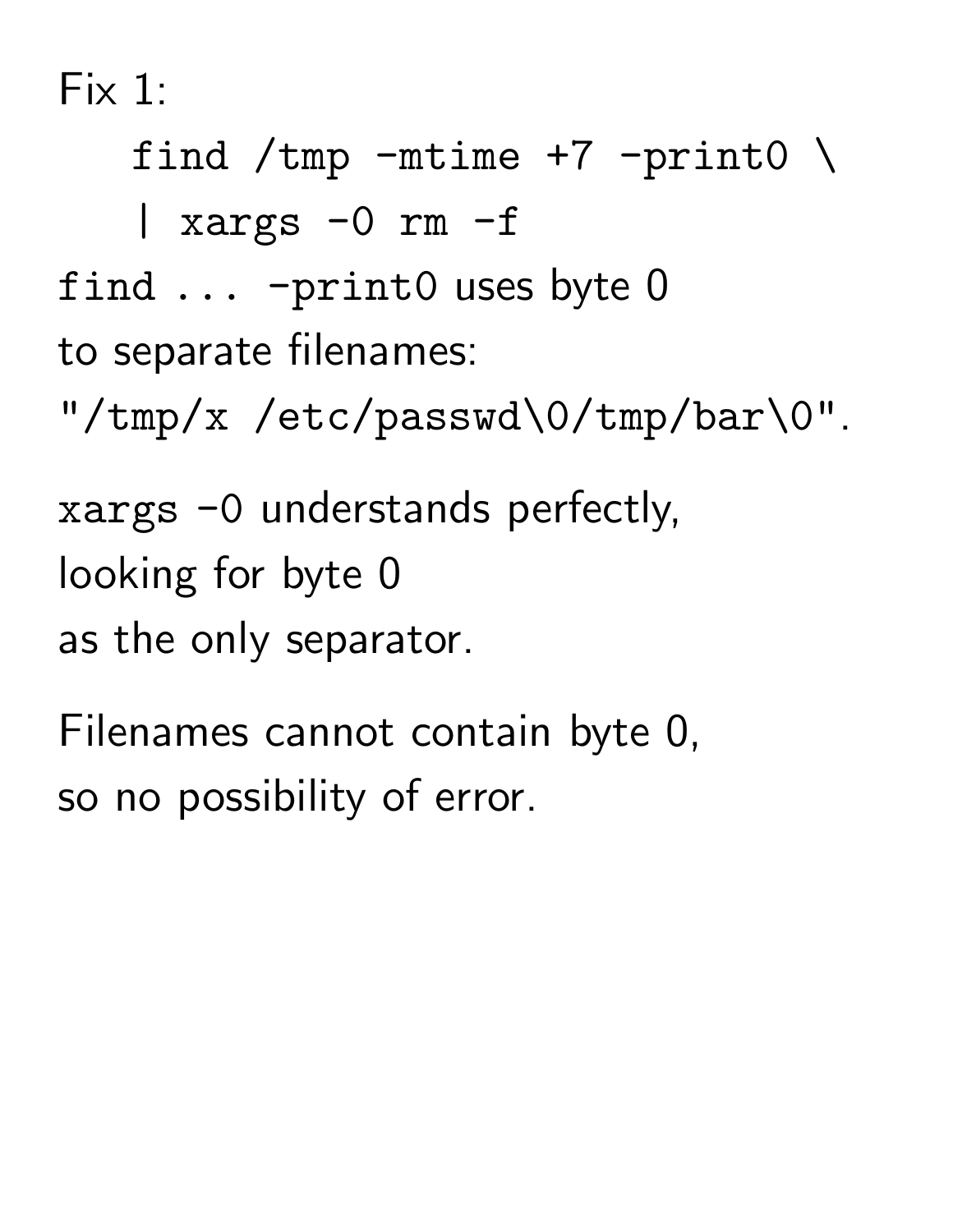Fix 2:

find /tmp  $-mtime +7$  \  $-$ exec rm  $-f$  '{}' ';' runs rm -f separately for each file to be removed.

```
"rm","-f","/tmp/x /etc/passwd";
"rm", "-f", "/tmp/bar";
etc.
```
Slow, but who cares?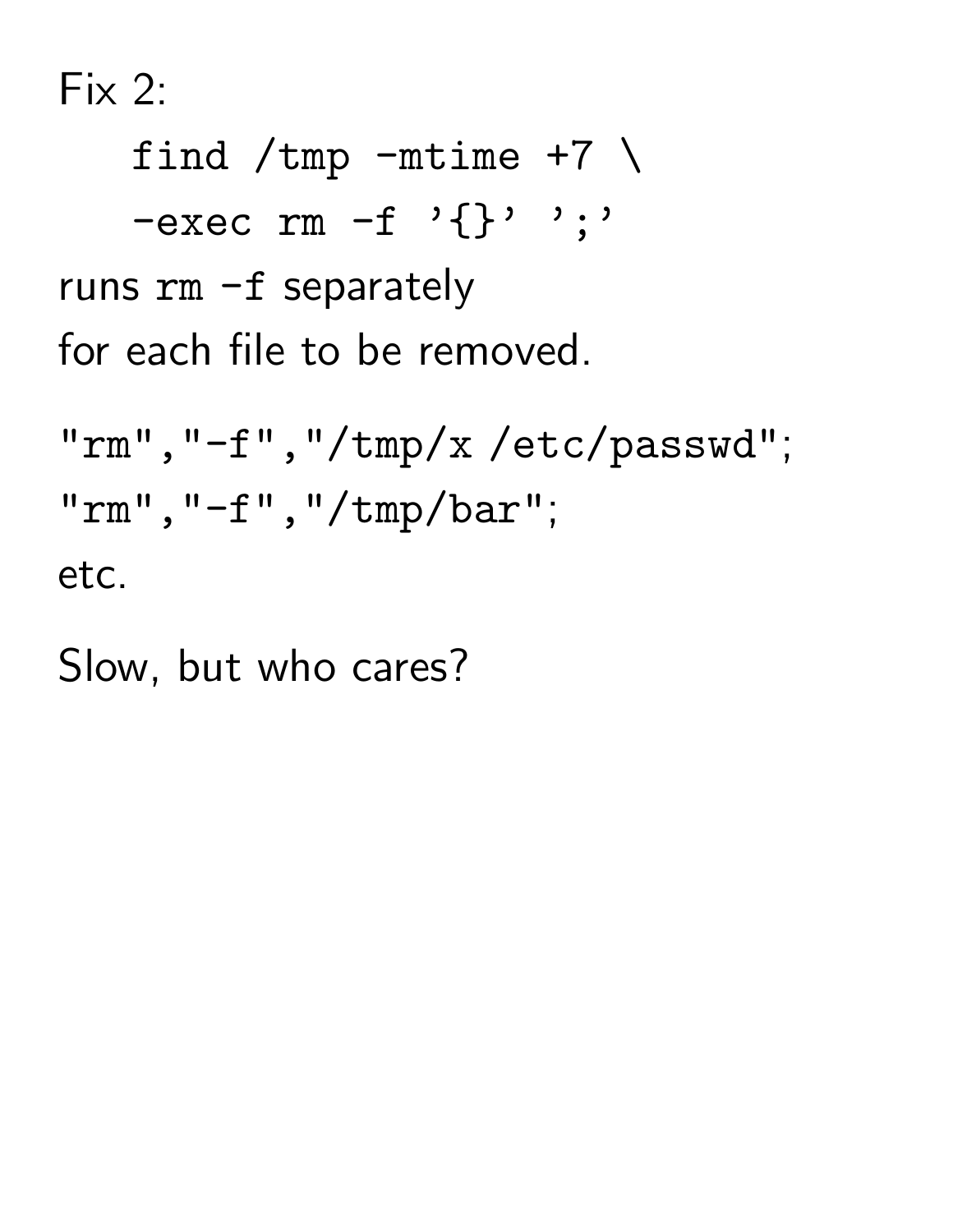The bad news: Both fixes still allow any local user to delete any file on the system.

Unsuccessful attack: Attacker runs

ln  $-s$  /  $/\text{tmp}/x$ to create /tmp/x as a symbolic link to /.

Sysadmin intended to remove only files in /tmp; but now /tmp/x/etc/passwd is another name for /etc/passwd.

Fortunately for sysadmin, find skips symlinks.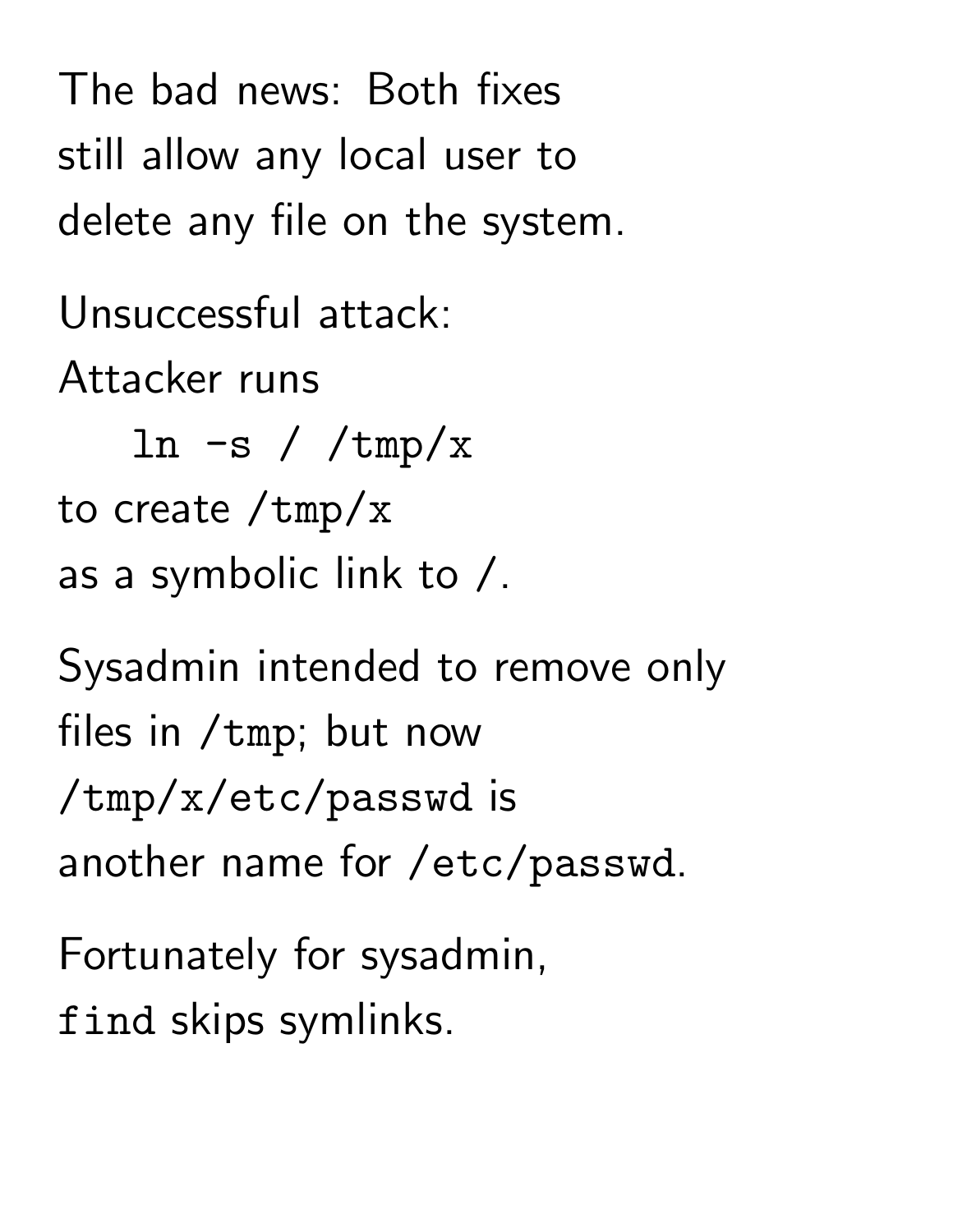Successful attack using TOCTOU gap: Attacker creates directory /tmp/x, directory /tmp/x/etc, file /tmp/x/etc/passwd.

find discovers file, prints name /tmp/x/etc/passwd.

Attacker quickly renames  $/\text{tmp}/\text{x}$  as  $/\text{tmp}/\text{x}$ 2, symlinks /tmp/x to /.

rm -f /tmp/x/etc/passwd now removes /etc/passwd.